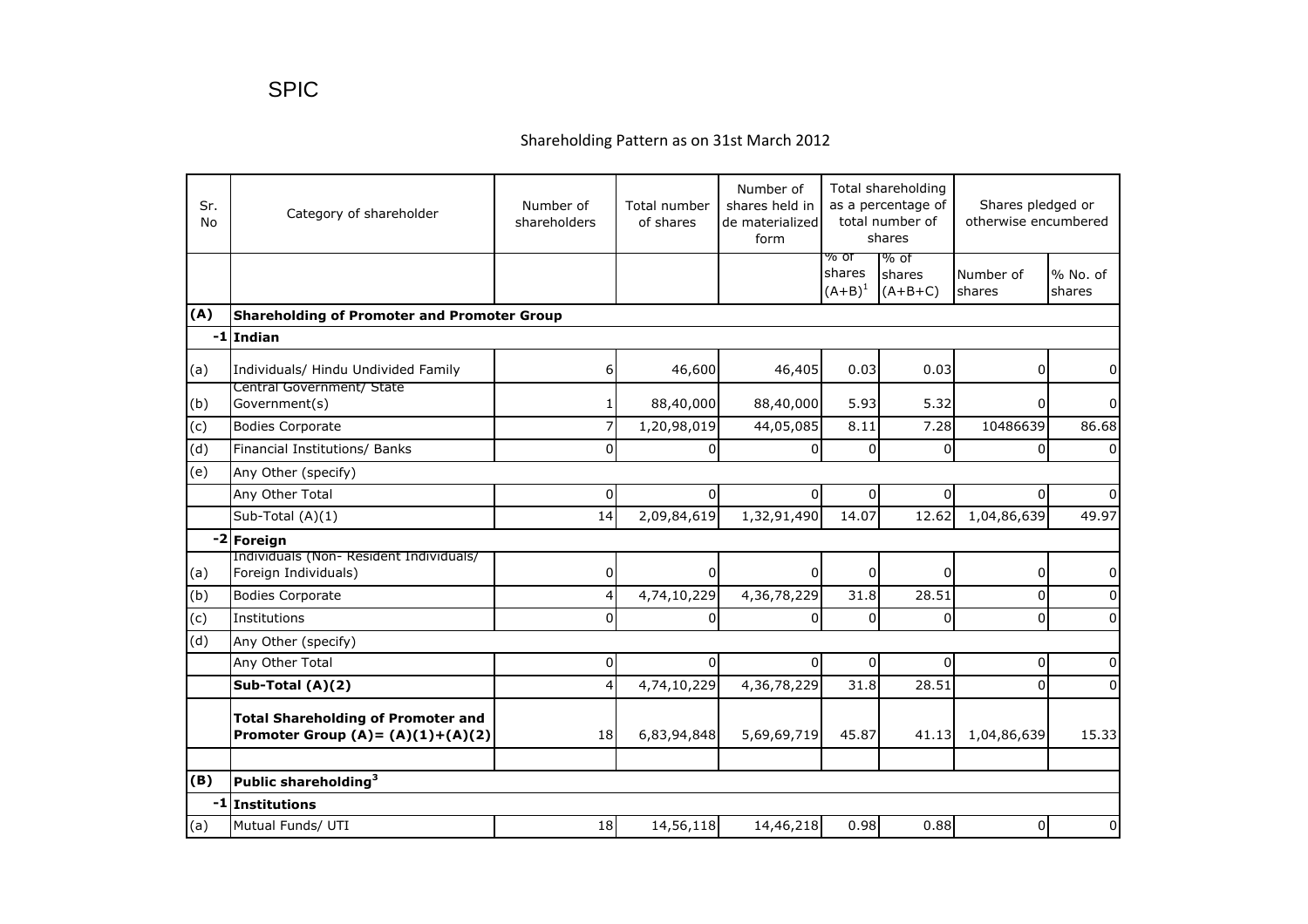| (b)            | Financial Institutions/ Banks                                                    | 29             | 59,68,293    | 59,21,540    |          | 3.59     | $\pmb{0}$      | 0              |  |
|----------------|----------------------------------------------------------------------------------|----------------|--------------|--------------|----------|----------|----------------|----------------|--|
| (c)            | Central Government/ State<br>Government(s)                                       | 0              | 0            | 0            | 0        | 0        | 0              | 0              |  |
| (d)            | Venture Capital Funds                                                            | $\overline{0}$ | $\Omega$     | $\Omega$     | $\Omega$ | $\Omega$ | $\mathbf 0$    | $\pmb{0}$      |  |
|                |                                                                                  | 5              | 6,72,366     | 6,71,816     | 0.45     | 0.4      | $\mathbf 0$    | $\pmb{0}$      |  |
| (e)            | <b>Insurance Companies</b>                                                       |                |              |              |          |          |                |                |  |
| (f)            | Foreign Institutional Investors                                                  | 12             | 3,59,563     | 3,51,413     | 0.24     | 0.22     | $\Omega$       | $\Omega$       |  |
| (g)            | Foreign Venture Capital Investors                                                | $\overline{0}$ | $\Omega$     | $\Omega$     | $\Omega$ | $\Omega$ | $\Omega$       | $\pmb{0}$      |  |
| (h)            | Any Other (specify)                                                              |                |              |              |          |          |                |                |  |
|                | Any Other Total                                                                  | 0              | $\Omega$     | 0            | $\Omega$ | $\Omega$ | $\mathbf 0$    | $\Omega$       |  |
|                | Sub-Total $(B)(1)$                                                               | 64             | 84,56,340    | 83,90,987    | 5.67     | 5.09     | $\mathbf 0$    | 0              |  |
|                | -2 Non-institutions                                                              |                |              |              |          |          |                |                |  |
| (a)            | <b>Bodies Corporate</b>                                                          | 817            | 1,14,31,654  | 1,13,60,879  | 7.67     | 6.88     | $\mathbf 0$    | $\mathbf 0$    |  |
| (b)            | Individuals                                                                      |                |              |              |          |          |                |                |  |
| (i)            | Individual shareholders holding nominal<br>share capital up to Rs. 1 lakh        | 73,163         | 3,72,27,855  | 3,36,86,320  | 24.97    | 22.39    | $\overline{0}$ | $\overline{0}$ |  |
| (ii)           | Individual shareholders holding nominal<br>share capital in excess of Rs. 1 lakh | 439            | 2,21,25,556  | 2,20,01,056  | 14.84    | 13.31    | 0              | $\overline{0}$ |  |
| (c)            | Any Other (specify)                                                              |                |              |              |          |          |                |                |  |
|                | (I) Trusts                                                                       | 4              | 17000        | 17000        | 0.01     | 0.01     | <b>NA</b>      | <b>NA</b>      |  |
|                | (ii) Clearing Members                                                            | 74             | 240059       | 240059       | 0.16     | 0.14     | <b>NA</b>      | <b>NA</b>      |  |
|                | (v) Foreign Nationals                                                            |                | 200          | 200          | $\Omega$ | $\Omega$ | <b>NA</b>      | <b>NA</b>      |  |
|                | (iv) OCBs                                                                        |                | 39800        | 39150        | 0.03     | 0.02     | <b>NA</b>      | <b>NA</b>      |  |
|                | (iii) NRI's                                                                      | 438            | 1161212      | 1145642      | 0.78     | 0.7      | <b>NA</b>      | <b>NA</b>      |  |
|                | Any Other Total                                                                  | 519            | 14,58,271    | 14,42,051    | 0.98     | 0.88     | $\Omega$       | $\pmb{0}$      |  |
|                | Sub-Total(B)(2)                                                                  | 74,938         | 7,22,43,336  | 6,84,90,306  | 48.45    | 43.45    | $\Omega$       | $\pmb{0}$      |  |
|                | <b>Total Public Shareholding (B)=</b><br>$(B)(1)+(B)(2)$                         | 75,002         | 8,06,99,676  | 7,68,81,293  | 54.13    | 48.53    | $\Omega$       | 0              |  |
|                | $TOTAL(A)+(B)$                                                                   | 75,020         | 14,90,94,524 | 13,38,51,012 | 100      | 89.67    | 1,04,86,639    | 7.03           |  |
| (C)            | Shares held by Custodians and against which Depository Receipts have been issued |                |              |              |          |          |                |                |  |
| C1             | Promoter and Promoter group                                                      | 0              | ΩI           | 0            |          | 0        | $\mathbf 0$    | 0              |  |
| C <sub>2</sub> | Public                                                                           | 1              | 1,71,83,850  | 1,71,38,300  |          | 10.33    | $\Omega$       | $\pmb{0}$      |  |
|                | Total C=C1+C2                                                                    | 1              | 1,71,83,850  | 1,71,38,300  |          | 10.33    | $\Omega$       | $\Omega$       |  |
|                | <b>GRAND TOTAL <math>(A)+(B)+(C)</math></b>                                      | 75,021         | 16,62,78,374 | 15,09,89,312 | N.A.     | 100      | 1,04,86,639    | 6.31           |  |
|                |                                                                                  |                |              |              |          |          |                |                |  |